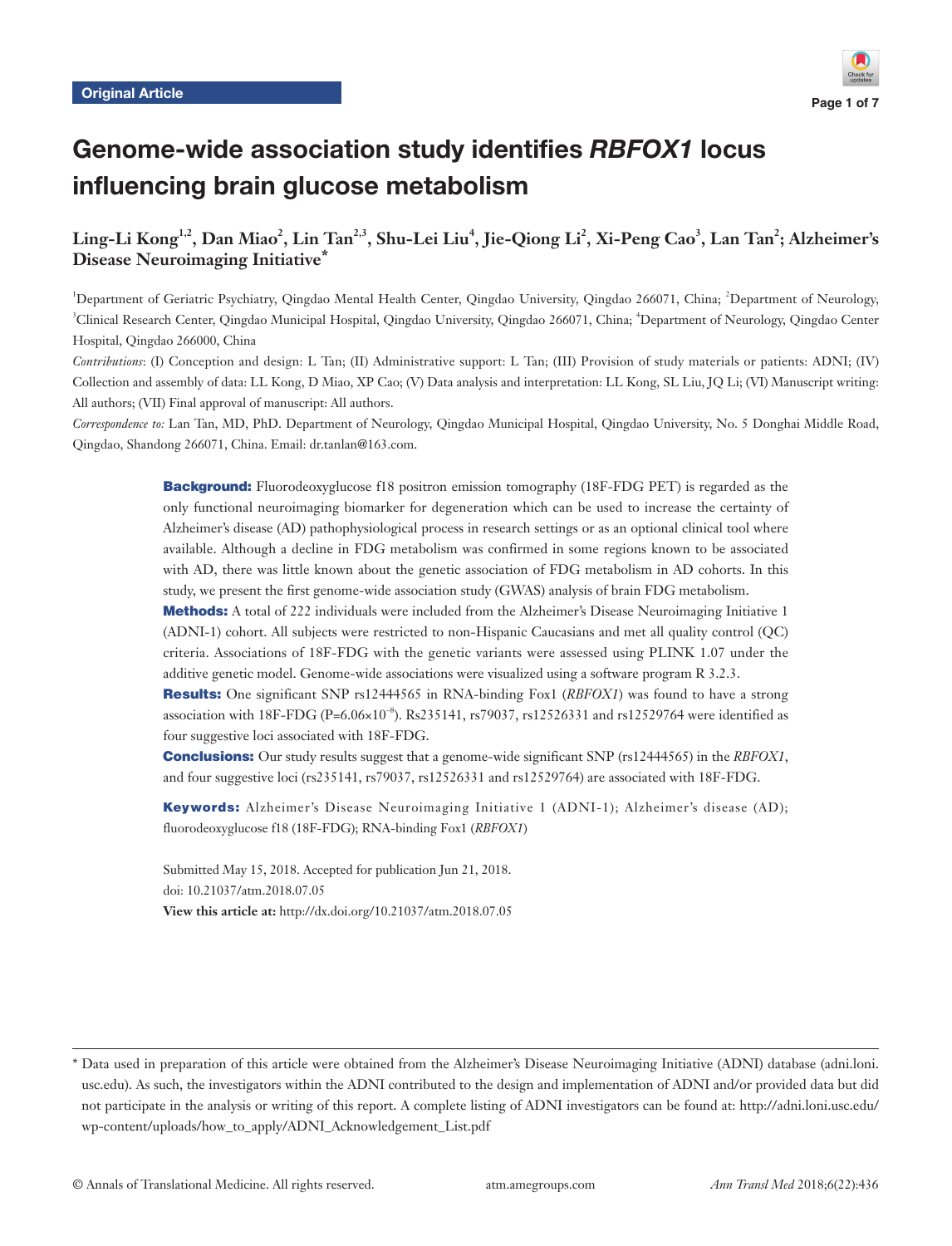#### **Page 2 of 7**

# Introduction

A decline in glucose metabolism in the posterior cingulate cortex (PCC) is one of the earliest biomarkers for AD, which are present years before symptom onset (1). Furthermore, it actually predicts the conversion from healthy aging to mild cognitive impairment (MCI), and from MCI to AD (2,3), signifying its important role in AD progression. Evidences showed that glucose metabolic disorder occurs before the onset of AD and glucose metabolism is a sensitive indicator of cognitive and functional changes in AD and MCI, which may be valuable in predicting cognitive decline in future (4,5). A study demonstrated that enhancing glucose uptake in neurons has a strong neuroprotective effect which can improve proteostasis in the fly model of AD (6). AD patients typically show a very characteristic pattern of hypometabolism in the posterior cingulate, parietotemporal cortices and frontal lobes (the so-called AD metabolic pattern).

Fluorodeoxyglucose f18, also known as fluorodeoxyglucose and abbreviated as 18F-FDG or FDG, is a radioactive drug used in medical imaging of positron emission tomography (PET). The uptake of 18F-FDG by tissues is a marker of glucose uptake which is closely related to tissue metabolism. Currently, 18F-FDG PET is gaining increased acceptance as a valuable tool to investigate pre-symptomatic AD (7-10). 18F-FDG PET, which enables evaluation of cerebral glucose metabolism, is increasingly used to support clinical diagnosis of suspected dementia patients. According to the new recommendations by the Alzheimer's Association, 18F-FDG PET is regarded as the only functional neuroimaging biomarker for degeneration which can be used to increase the certainty of AD pathophysiological process in research settings (clinical trials, investigational studies) or regarded as an optional clinical tool where available (11-13).

Although a decline in FDG metabolism was confirmed in some regions known to be associated with AD, there was little known about the genetic association of FDG metabolism in AD cohorts. We hypothesized that FDG may constitute a suitable endophenotype for a GWAS designed to identify genetic factors and highlight relevant physiological and pathophysiological processes. In this study, we present the first GWAS analysis of FDG metabolism in Alzheimer's Disease Neuroimaging Initiative 1 (ADNI-1) database. Through the analysis of AD cases, we hope to identify novel variants specific to FDG metabolism by 18F-FDG PET.

# **Methods**

# *ADNI dataset*

Data used in this study were obtained from the ADNI database (www.loni.ucla.edu/ADNI). The ADNI was launched in 2003 as a public-private partnership, led by Principal Investigator Michael W. Weiner, MD, VA Medical Center and University of California-San Francisco. ADNI was established to test whether serial magnetic resonance imaging (MRI), PET, other biomarkers, and clinical and neuropsychological assessment can be combined to measure the progression of MCI and early AD.

# *Subjects*

In this study, a total of 222 individuals (AD =37, MCI =126, healthy controls, HC =59) were included from the ADNI-1 cohort. All subjects were restricted to non-Hispanic Caucasians and met all quality control (QC) criteria. The analysis was restricted to non-Hispanic Caucasians to reduce potential bias from population stratification which might confound GWAS results. The detailed demographic information has been shown in *Table 1*.

# *Glucose metabolism assessed by 18F-FDG PET and QC*

The data for FDG analysis were obtained from UC Berkeley and Lawrence Berkeley National Laboratory ([http://adni.loni.usc.edu/data-samples/access-data/\)](http://adni.loni.usc.edu/data-samples/access-data/). In the analysis, five regions containing the left and right angular gyri, bilateral posterior cingulate, the left and right temporal gyri were analyzed as meta ROIs (regions of interest). The short procedures were as follows. Firstly, we downloaded the PET data from LONI (http://loni.usc. edu/). Then, these images were normalized to the MNI PET templates in SPM. The average numbers of FDG scans for each subject were calculated, and the intensity values were computed using SPM subroutines. Finally, the average value of the top 50% of voxels in a hand-drawn pons/cerebellar vermis region was extracted from the T1 template in the MNI space. The average of each meta ROI was standardized through the pons/vermis reference region average (Landau *et al.*, 2011). 18F-FDG PET measurement 366–399 MBq of 18F-FDG was injected intravenously into all subjects and the follow-up time was 30 min. During this time, the subjects were undisturbed and resting quietly in a dark room with their eyes open. The subjects were then imaged with their eyes open for an 8-min image collection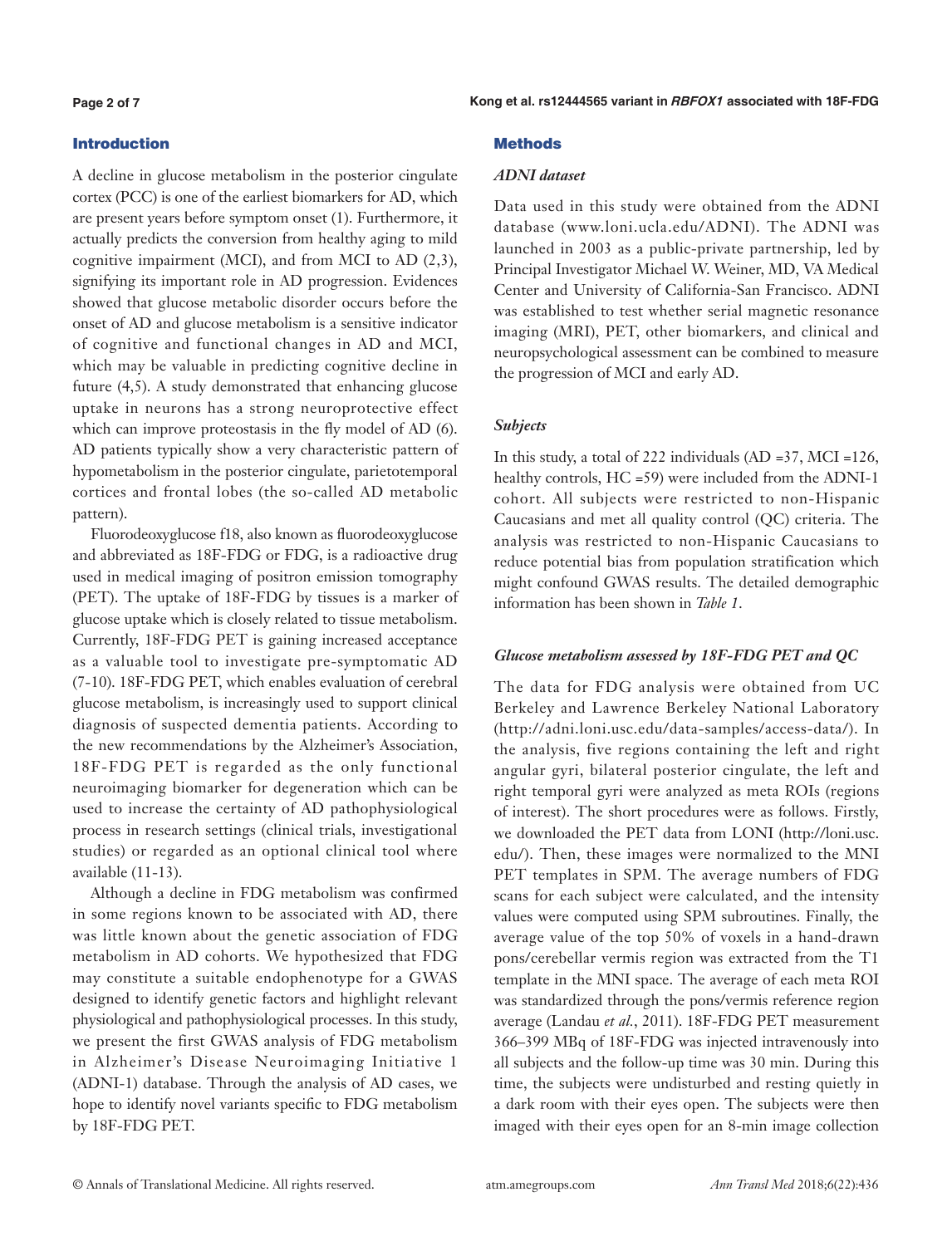#### **Annals of Translational Medicine, Vol 6, No 22 November 2018 Page 3 of 7**

ADNI-1 baseline diagnosis AD (n=37) MCI (n=126) HC (n=59) Total (n=222) Age (years), mean ± SD (range) 74.44±7.460 (58.2–89.6) 72.82±7.339 (55.0–87.3) 74.50±5.550 (62.3–88.1) 73.54±6.950 (55.0–89.60) Gender, male/female 19/18 19/18 68/58 30/29 117/105 APOE ε4 carrier (%) 62.16 62.16 49.21 33.90 47.30 FDG, mean ± SD 5.50±0.722 6.16±0.636 6.53±0.590 6.12±0.718

**Table 1** Demographic information of sample characteristics

AD, Alzheimer's disease; APOE, Apolipoprotein E; HC, healthy control; MCI, mild cognitive impairment; SD, standard deviation.

consisting of four 2-min dynamic frames.

#### *Genotyping and QC*

The samples were genotyped with the Human 610-Quad BeadChip. Stringent QC assessment was performed using the PLINK software with the following criteria: minimum call rate for SNPs and individuals >98%, minimum minor allele frequencies (MAF) >0.04, and Hardy-Weinberg equilibrium test P>0.001. The restriction to SNPs with a MAF greater than 4% served to reduce the probability of false positive results and enhance statistical power. Rs7412 and rs429358 that define apolipoprotein E (*APOE*) alleles, were genotyped separately with an *APOE* genotyping kit.

### *Statistical analyses*

Associations of 18F-FDG with the genetic variants were assessed using PLINK 1.07 under an additive genetic model. The thresholds of  $P<10^{-6}$  and  $P<10^{-7}$  were used for suggestive and genome-wide significant associations respectively. Our analysis included a total of 319,792 genotyped variants. Age, gender and diagnosis were included as covariates. Bonferroni correction of the P values by the total number of acceptable quality SNPs was used for multiple test correction. Genome-wide associations were visualized using a software program R 3.2.3.

#### **Results**

The sample contained 222 (AD =37, MCI =126, HC =59) non-Hispanic Caucasians in the ADNI-1 cohort. *Table 1* shows the detailed demographic information and data of 18F-FDG in each group.

*Figure 1* displays the Manhattan plot of 18F-FDG in the ADNI-1 cohort. After adjustment for age, gender and diagnosis, a genome-wide significant association of rs12444565 with 18F-FDG was detected. The analysis identified four additional SNPs with suggestive association (rs235141, rs79037, rs12526331 and rs12529764).

One significant SNP rs12444565 in RNA-binding Fox1 (*RBFOX1*) was found to have a strong association with 18F-FDG  $(P=6.06\times10^{-8})$  (in *Table 2*). This locus survived after multiple testing based on both permutation and Bonferroni corrections [empirical P (EMP1) =0.0002; permutation-based corrected empirical P (EMP2) =0.005; Bonferroni corrected P=0.005]. SNPs which did not reach genome-wide significance and whose P values were between  $10^{-7}$  and  $10^{-6}$  including rs235141, rs79037, rs12526331 and rs12529764 were also listed in *Table 2*.

#### **Discussion**

A GWAS was performed in ANDI-1 to study the effect of genetic variation on the cerebral glucose metabolism. The use of quantitative traits in GWAS has been shown to have an increased statistical power and a decreased requirement of sample size, so this study has more advantages than traditional case-control designs (14-16). We identified a genome-wide significant association of a SNP in the regions of *RBFOX1* with glucose metabolism and four additional SNPs with suggestive association (rs235141, rs79037, rs12526331 and rs12529764) by using 18F-FDG as quantitative traits.

*RBFOX1*, a neuronal RNA binding protein, also known as Ataxin-2-binding protein 1 (*A2BP1*) or *FOX1*, was initially identified as an interacting partner of ATAXIN-2 (17) and was expressed in neuronal tissues, muscle and heart (18,19). The *RBFOX1* gene locus is located on chromosome region 16p13.3 (20). Through the combination with (U) of GCAUG element in mRNA precursor, *RBFOX1* has been reported to play a key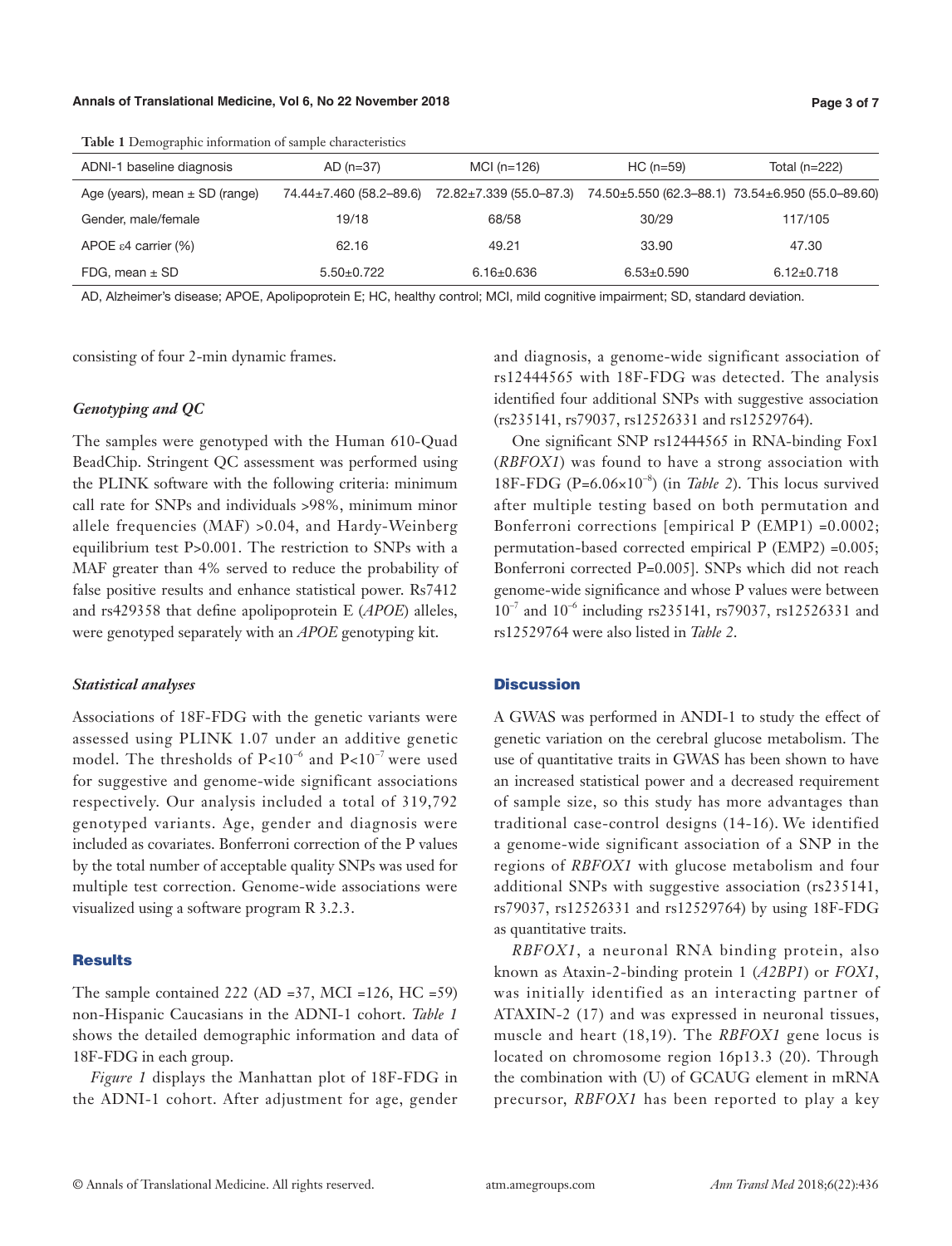

Figure 1 Genome-wide association results for 18F-FDG in ADNI-1. The y-axis shows the P values (on the -log10 scale) for each association test. The x-axis is the chromosomal position of each SNP. The gold horizontal line at 10−7 indicates genome-wide significance. A genome-wide significant association of rs12444565 with 18F-FDG was detected. Four additional SNPs with suggestive association (rs235141, rs79037, rs12526331 and rs12529764) were identified. 18F-FDG, fluorodeoxyglucose f18; ADNI-1, Alzheimer's Disease Neuroimaging Initiative 1.

|  |  |  |  | <b>Table 2 SNPs associated with 18F-FDG</b> |
|--|--|--|--|---------------------------------------------|
|--|--|--|--|---------------------------------------------|

| <b>SNP</b> | CHR | Position | Associated area | 18F-FDG P value       |
|------------|-----|----------|-----------------|-----------------------|
| rs12444565 | 16  | 7347272  | Left angular    | $5.89\times10^{-8}$   |
| rs235141   | 16  | 66209852 | Left angular    | $3.80\times10^{-7}$   |
| rs79037    | 22  | 27037216 | Left angular    | $4.95 \times 10^{-7}$ |
| rs12526331 | 6   | 80086431 | Cigulumpost     | $1.57\times10^{-7}$   |
| rs12529764 | 6   | 80086864 | Cigulumpost     | $1.57\times10^{-7}$   |

18F-FDG, fluorodeoxyglucose f18; CHR, chromosome.

role in alternative splicing in the key genes of neuronal development, such as calcitonin/calcitonin gene related peptide, CaV1.2 voltage-controlled calcium channel and N-methyl-D-aspartate (NMDA) receptor 1 (18,19,21-23). Defects in these key processes may lead to the structural and functional defects of cortical neurons, leading to the pathophysiology of neurodevelopmental disorders with *RBFOX1* abnormalities (24). Genetic studies, including GWAS, have proven that *RBFOX1* is associated with many neuropsychiatric disorders including autism spectrum disorder (ASD), epilepsy, attention deficit hyperactivity disorder (ADHD), generalised anxiety disorder (GAD), intellectual disabilities (IDs), and schizophrenia (25-30), which strongly suggest that partial *RBFOX1* deficiency is a

risk factor for the recurrence of human neurodevelopmental defects.

It has been reported that *RBFOX1* plays a pivotal role in neuronal excitation regulation, which affects susceptibility to epilepsy (23,31). Many studies have suggested that a lot of *RBFOX1* target transcripts play a role in epileptogenesis (32-34), while the rare external absence of *RBFOX1* gene increases the risk of idiopathic generalized epilepsy (35). In mice, the brain's specific homozygous and heterozygous *RBFOX1* knockouts showed spontaneous epileptic seizures and dramatic epileptic responses without altering the morphology of the brain  $(23)$ .

Human genetic studies have identified *RBFOX1* as a candidate gene for ASD. Studies have shown *RBFOX1*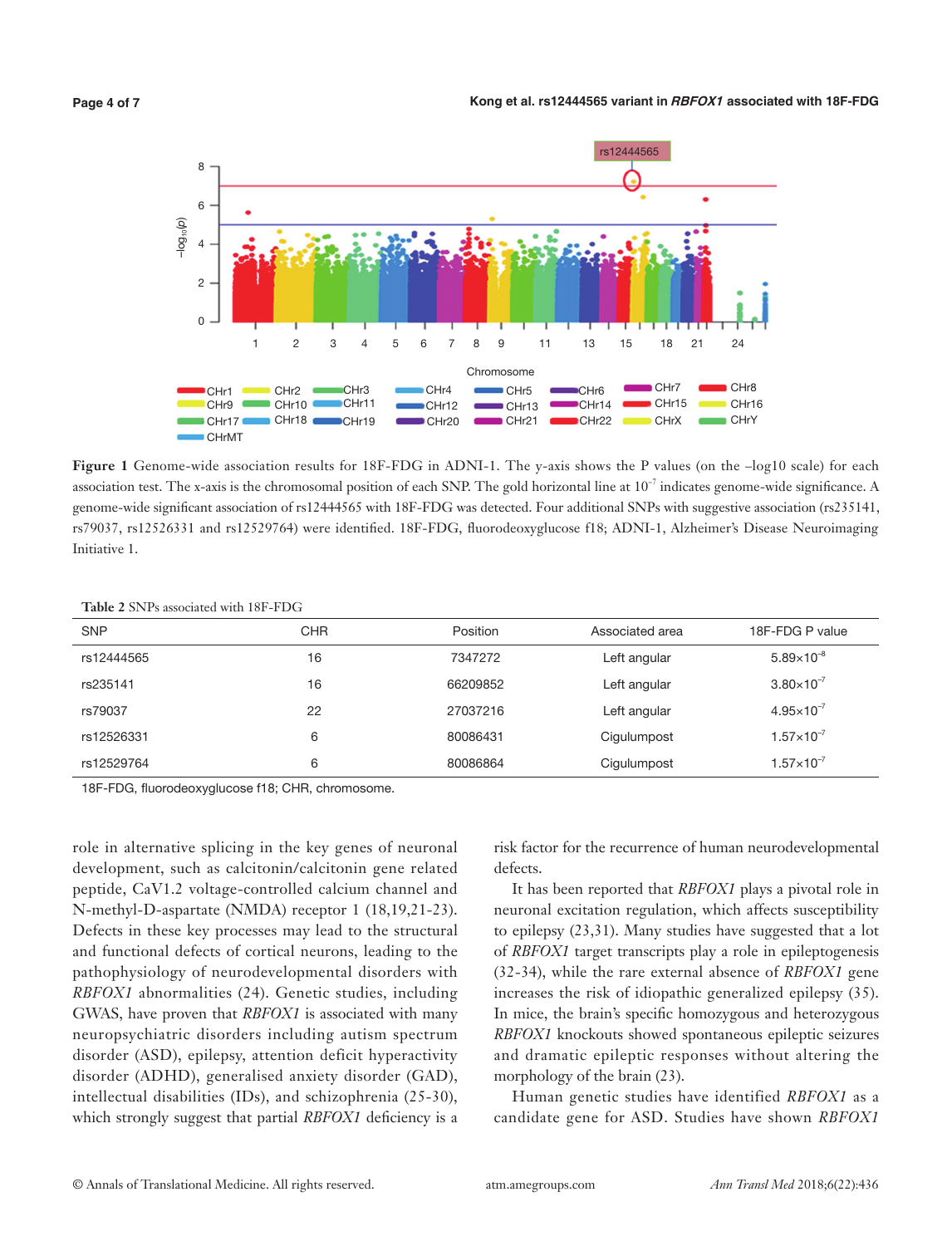#### **Annals of Translational Medicine, Vol 6, No 22 November 2018 Page 5 of 7**

target transcripts are overlapping significantly in ASD (31). In addition, *RBFOX1* was found to act as a "hub" in the gene transcription group network in the brain of ASD patients (31). Abnormal *RBFOX1* gene encoding an mRNA-splicing factor, has been proved to cause ASD. In ASD patients, the expression of *RBFOX1* was reduced in relation to the splicing of the target exon (36). A large number of splicing changes were detected in 48 genes in the brain of a group of ASD patients, whose *RBFOX1* was estimated to be down-regulated (36).

Rs235141, rs79037, rs12526331 and rs12529764 (located on chromosome region 16:66209852, 22:27037216, 6:80086431 and 6:80086864 respectively) were four suggestive loci associated with glucose metabolism. There were no relevant studies available to study their roles and relationships with neuropsychiatric disorders.

The limitation of this study was the moderate sample size of GWAS. In addition, ADNI data was restricted to non-Hispanic Caucasians to avoid genetic stratification due to race. Therefore, our results can not represent other races.

To conclude, we detected a genome-wide significant SNP (rs12444565) in *RBFOX1* and four suggestive loci (rs235141, rs79037, rs12526331 and rs12529764) associated with 18F-FDG. Accumulating evidence suggested that aberrations in *RBFOX1*-regulated circuitry were risk factors for multiple neuropsychiatric disorders, especially epilepsy and ASD. Therefore, 18F-FDG PET may be applied to some neuropsychiatric disorders especially epilepsy and ASD to predict the occurrence and development as well as therapy of the diseases through the genotyping in the future. Independent, larger datasets will be needed to replicate research to confirm this result.

#### Acknowledgements

Data collection and sharing was funded by ADNI. ADNI is funded by the National Institute on Aging, the National Institute of Biomedical Imaging and Bioengineering, and through generous contributions from the following: Alzheimers Association; Alzheimers Drug Discovery Foundation; BioClinica, Inc.; Biogen Idec Inc.; Bristol-Myers Squibb Company; Eisai Inc.; Elan Pharmaceuticals, Inc.; Eli Lilly and Company; F. Hoffmann-La Roche Ltd and its affiliated company Genentech, Inc.; GE Healthcare; Innogenetics, N.V.; IXICO Ltd.; Janssen Alzheimer Immunotherapy Research & Development, LLC.; Johnson & Johnson Pharmaceutical Research & Development LLC.; Medpace, Inc.; Merck & Co., Inc.; Meso Scale Diagnostics, LLC.; NeuroRx Research; Novartis Pharmaceuticals Corporation; Pfizer Inc.; Piramal Imaging; Servier; Synarc Inc.; and Takeda Pharmaceutical Company. The Canadian Institutes of Health Research is providing funds to support ADNI clinical sites in Canada. Private sector contributions are facilitated by the Foundation for the National Institutes of Health (www.fnih.org). The grantee organization is the Northern California Institute for Research and Education, and the study is coordinated by the Alzheimer's Disease Cooperative Study at the University of California, San Diego. ADNI data are disseminated by the Laboratory for Neuro Imaging at the University of Southern California.

# Footnote

*Conflicts of Interest:* The authors have no conflicts of interest to declare.

# **References**

- 1. Minoshima S, Giordani B, Berent S, et al. Metabolic reduction in the posterior cingulate cortex in very early Alzheimer's disease. Ann Neurol 1997;42:85-94.
- 2. de Leon MJ, Convit A, Wolf OT, et al. Prediction of cognitive decline in normal elderly subjects with 2-[(18)F]fluoro-2-deoxy-D-glucose/poitron-emission tomography (FDG/PET). Proc Natl Acad Sci U S A 2001;98:10966-71.
- 3. Chételat G, Desgranges B, Sayette VD, et al. Mild cognitive impairment Can FDG-PET predict who is to rapidly convert to Alzheimer's disease? Neurology 2003;60:1374.
- 4. Sun H, Hu B, Yao Z, et al., editors. A PET study of discrimination of cerebral glucose metabolism in Alzheimer's disease and mild cognitive impairment. Int Conf Biomed Health Inform 2014. doi: 10.1109/ BMEI.2013.6746897.
- 5. Li XY, Men WW, Zhu H, et al. Age- and Brain Region-Specific Changes of Glucose Metabolic Disorder, Learning, and Memory Dysfunction in Early Alzheimer's Disease Assessed in APP/PS1 Transgenic Mice Using 18F-FDG-PET. Int J Mol Sci 2016;17.
- 6. Duran-Aniotz C, Hetz C. Glucose Metabolism: A Sweet Relief of Alzheimer's Disease. Curr Biol 2016;26:R806-9.
- 7. Illán IA, Górriz JM, Ramírez J, et al. 18F-FDG PET imaging analysis for computer aided Alzheimer's diagnosis. Inform Sci 2011;181:903-16.
- 8. Gallivanone F, Rosa PA, Castiglioni I. Statistical Voxel-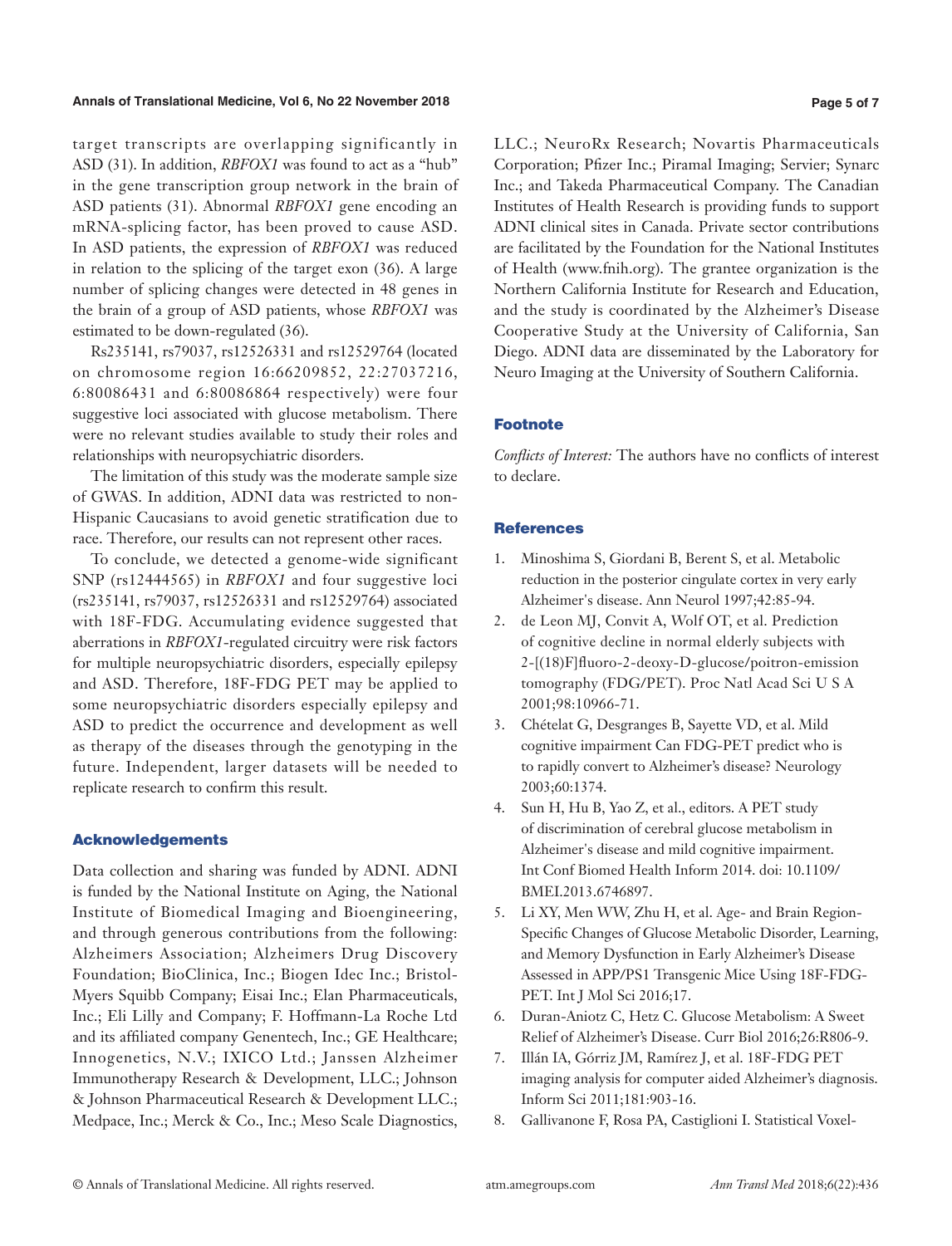# **Kong et al. rs12444565 variant in RBFOX1 associated with 18F-FDG**

# **Page 6 of 7**

Based Methods and [18F]FDG PET Brain Imaging: Frontiers for the Diagnosis of AD. Curr Alzheimer Res 2016;13:682-94.

- 9. Herholz K, Westwood S, Haense C, et al. Evaluation of a calibrated (18)F-FDG PET score as a biomarker for progression in Alzheimer disease and mild cognitive impairment. J Nucl Med 2011;52:1218-26.
- 10. Prestia A, Muscio C, Caroli A, et al. Computer-aided diagnostic reporting of FDG PET for the diagnosis of Alzheimer's disease. Clin Transl Imaging 2013;1:279-88.
- 11. Cabral C, Morgado PM, Campos Costa D, et al. Predicting conversion from MCI to AD with FDG-PET brain images at different prodromal stages. Comput Biol Med 2015;58:101-9.
- 12. Herholz K. Use of FDG PET as an imaging biomarker in clinical trials of Alzheimer's disease. Biomark Med 2012;6:431-9.
- 13. Arbizu J, Prieto E, Martínez-Lage P, et al. Automated analysis of FDG PET as a tool for single-subject probabilistic prediction and detection of Alzheimer's disease dementia. Eur J Nucl Med Mol Imaging 2013;40:1394-405.
- 14. Meyer-Lindenberg A, Weinberger DR. Intermediate phenotypes and genetic mechanisms of psychiatric disorders. Nat Rev Neurosci 2006;7:818-27.
- 15. Potkin SG, Turner JA, Guffanti G, et al. Genome-wide strategies for discovering genetic influences on cognition and cognitive disorders: methodological considerations. Cogn Neuropsychiatry 2009;14:391-418.
- 16. Allen A, Epstein MP, Satten GA. Score-based adjustment for confounding by population stratification in genetic association studies. Genet Epidemiol 2010;34:383-5.
- 17. Shibata H, Huynh DP, Pulst SM. A novel protein with RNA-binding motifs interacts with ataxin-2. Hum Mol Genet 2000;9:1303-13.
- 18. Jin Y, Suzuki H, Maegawa S, et al. A vertebrate RNAbinding protein Fox-1 regulates tissue-specific splicing via the pentanucleotide GCAUG. EMBO J 2003;22:905-12.
- 19. Underwood JG, Boutz PL, Dougherty JD, et al. Homologues of the Caenorhabditis elegans Fox-1 protein are neuronal splicing regulators in mammals. Mol Cell Biol 2005;25:10005-16.
- 20. Lucarelli P, Palminiello S, Saccucci P, et al. Association study of autistic disorder and chromosome 16p. Am J Med Genet A 2003;119A:242-6.
- 21. Zhou HL, Baraniak AP, Lou H. Role for Fox-1/Fox-2 in mediating the neuronal pathway of calcitonin/calcitonin gene-related peptide alternative RNA processing. Mol Cell

Biol 2007;27:830-41.

- 22. Lee JA, Tang ZZ, Black DL. An inducible change in Fox-1/A2BP1 splicing modulates the alternative splicing of downstream neuronal target exons. Genes Dev 2009;23:2284-93.
- 23. Gehman LT, Stoilov P, Maguire J, et al. The splicing regulator Rbfox1 (A2BP1) controls neuronal excitation in the mammalian brain. Nat Genet 2011;43:706-11.
- 24. Hamada N, Ito H, Nishijo T, et al. Essential role of the nuclear isoform of RBFOX1, a candidate gene for autism spectrum disorders, in the brain development. Sci Rep 2016;6:30805.
- 25. Griswold AJ, Dueker ND, Van Booven D, et al. Targeted massively parallel sequencing of autism spectrum disorderassociated genes in a case control cohort reveals rare lossof-function risk variants. Mol Autism 2015;6:43.
- 26. Bhalla K, Phillips HA, Crawford J, et al. The de novo chromosome 16 translocations of two patients with abnormal phenotypes (mental retardation and epilepsy) disrupt the A2BP1 gene. J Hum Genet 2004;49:308-11.
- 27. Elia J, Glessner JT, Wang K, et al. Genome-wide copy number variation study associates metabotropic glutamate receptor gene networks with attention deficit hyperactivity disorder. Nat Genet 2011;44:78-84.
- 28. Davis LK, Maltman N, Mosconi MW, et al. Rare Inherited A2BP1 Deletion In A Proband With Autism And Developmental Hemiparesis. Am J Med Genet A 2012;158A:1654-61.
- 29. Davies MN, Verdi S, Burri A, et al. Generalised Anxiety Disorder--A Twin Study of Genetic Architecture, Genome-Wide Association and Differential Gene Expression. PLoS One 2015;10:e0134865.
- 30. Kohannim O, Hibar DP, Jahanshad N, et al. Predicting temporal lobe volume on mri from genotypes using L(1)-L(2) regularized regression. Proc IEEE Int Symp Biomed Imaging 2012:1160-3.
- 31. Voineagu I, Wang X, Johnston P, et al. Transcriptomic Analysis of Autistic Brain Reveals Convergent Molecular Pathology. Nature 2011;474:380-4.
- 32. Pandolfo M, editor. Genetics of Epilepsy. Seminars in Neurology; 2011.
- 33. Fogel BL, Wexler E, Wahnich A, et al. RBFOX1 regulates both splicing and transcriptional networks in human neuronal development. Hum Mol Genet 2012;21:4171-86.
- 34. Veeramah KR, O'Brien JE, Meisler MH, et al. De Novo Pathogenic SCN8A Mutation Identified by Whole-Genome Sequencing of a Family Quartet Affected by Infantile Epileptic Encephalopathy and SUDEP. Am J